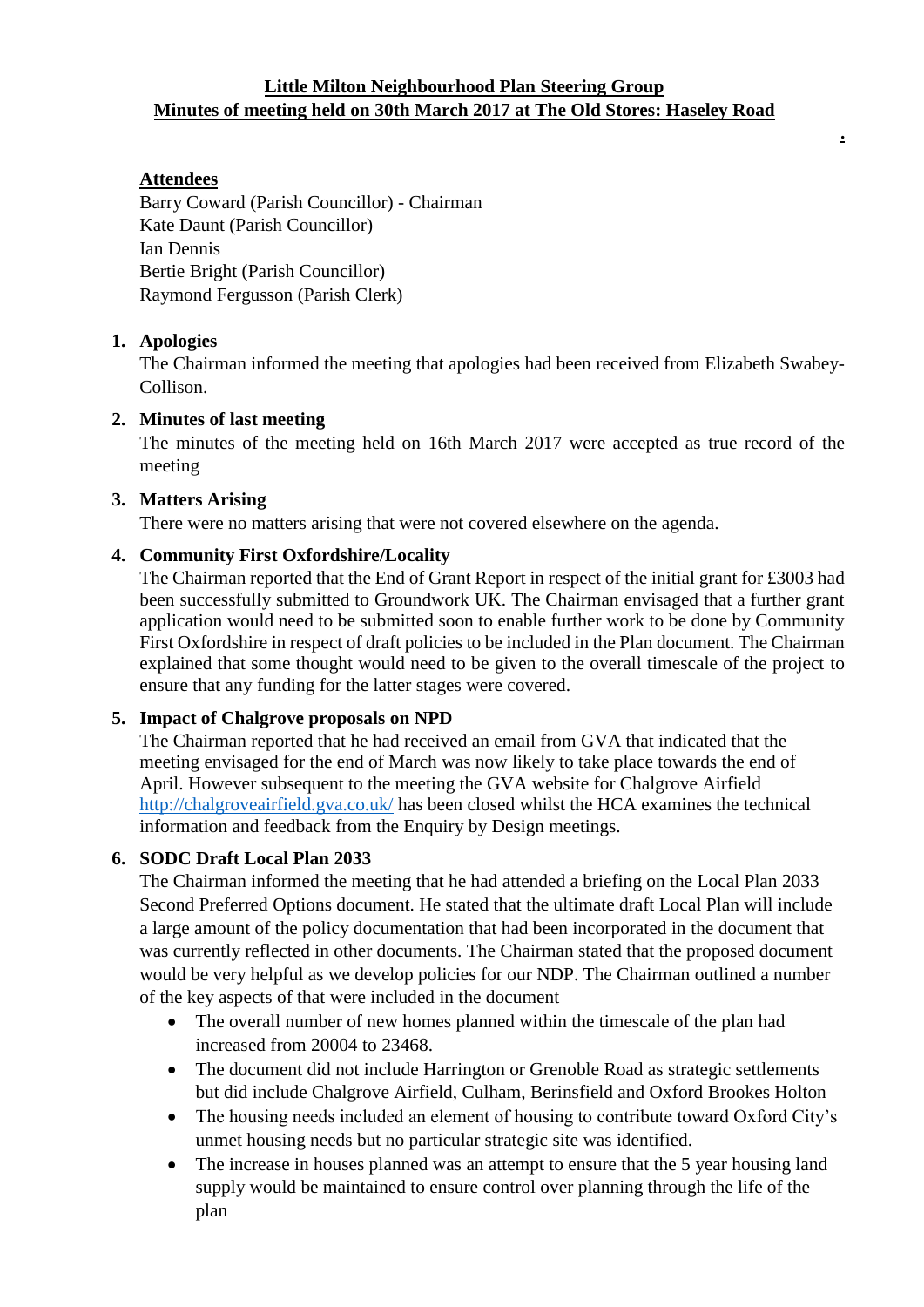- The policies in relation to housing in Smaller Villages and Affordable Housing are very much as currently defined.
- There is an infrastructure delivery plan to meet the future housing needs and although it safeguards land for a possible bypass around Stadhampton it did not have any specific reference to Little Milton.
- The timetable for the local plan was

Pre submission consultation September 2017 Submission Autumn 2017 Examination Spring 2018 Adoption Summer 2018

# **7. Aspects of the Plan which are currently unclear**

The Chairman informed the meeting that the question of rescinding the status any designated Local Green Spaces had now been referred to Locality as Ricardo did not have any information to clarify the position.

## **8. Evidence Base V Plan Appendices**

The Chairman stated that the current document assumed all the evidence base information was included in the NDP document and did not include appendices. However this will be reviewed after consultation with Fiona Mullins

### **9. Evidence Base**

The Chairman stated that the evidence was now complete subject to the Views Management Framework. The completed evidence base sections are now on the website. The Chairman referred to his Views Management Framework draft document that had been circulated to the Steering Group. There was a discussion on the information provided by Kate in respect of work done by Fields in Trust to protect Open Spaces although this was primarily targeting playing fields. This was noted as something of interest. The Steering Group considered the views included in the Draft Views Management Framework that grouped the views under the following categories

- A. Views into the Village
- B. Views from the village to iconic landmarks
- C. Panoramic views
- D. Linear views within the village

The Chairman explained that this aspect of our Plan was something that was not universally included in other parishes NDP's and it was difficult to know how many views would be acceptable. After a lengthy discussion it was agreed that some views would be removed to avoid duplication and an additional view into the village as you approached the village from the South would be given serious consideration. This aspect of the NDP will be discussed more fully with CFO and Ricardo Rios.

### **10. Plan Documentation- progress**

The Chairman expressed the view that the latest consultation document from SODC included a number policies that our NDP would use and probably avoid the need to write them. The meeting with David Potter and Fiona Mullins on 18<sup>th</sup> April will be an important meeting to shape how we take our policy drafting forward. The Chairman indicated that we may need to consider the inclusion of the safeguarding of land for any potential bypass as there was no reference to it in the latest SODC consultation document. The Chairman stated that he would clarify with CFO the detail required that was necessary within the Consultation Statement and the Basic Conditions Statement.